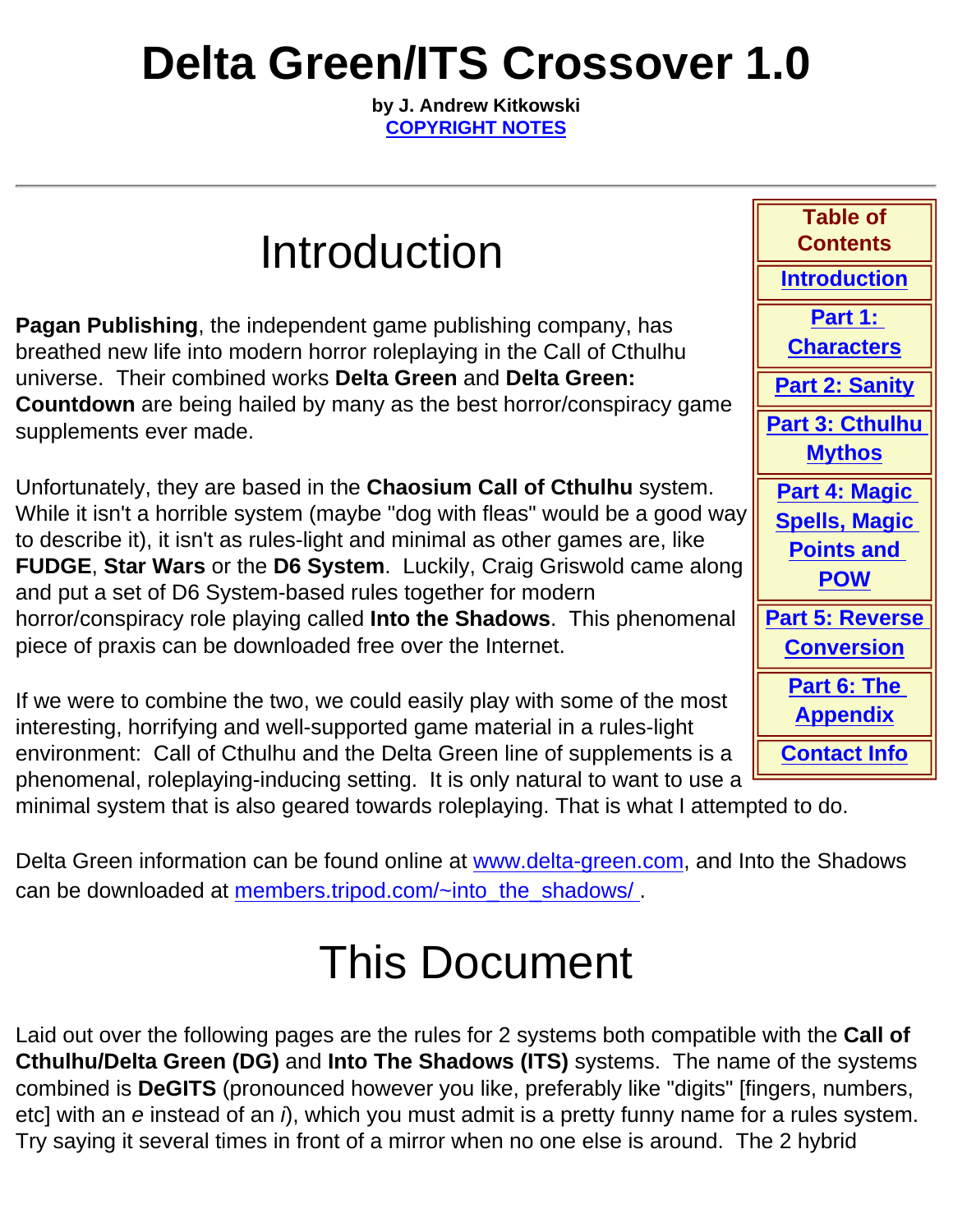systems are called **DeGITS Total Conversion** and **DeGITS Partial Conversion**.

**DeGITS Total Conversion** (also called simply **DeGITS**) is the main system. It allows the gamers to play using the ITS rules in the Delta Green campaign universe. It requires a bit of work to start out with, but it is the more worthwhile and stable of the two systems in the long run. If you are planning on using a prewritten module or adventure, you will have to do a little more conversion beforehand into the **DeGITS** system.

**DeGITS Partial Conversion** (also called **Partial DeGITS**) is a system that doesn't have as many ITS Conversions, and in fact many systems like Sanity and Idea Rolls use the old **Call of Cthulhu/Delta Green** rules. This makes it easier to run prepackaged adventures without too much conversion, but this system should be more viewed as a stepping stone into the **DeGITS Total Conversion**. **Partial DeGITS** isn't as well-supported on these pages as the main system.

Also, from time to time there will be small boxes that have optional data above and beyond the two systems. Use them if you feel like it, they're simply added options, that's all.

If you would like to skip to the comprehensive list of necessary additions to an ITS Character Sheet (to give you an idea of how the system is laid out), please take a look at **[Part 6:](#page-15-1)  [Appendix](#page-15-1)**.

# **A WARNING**

The following text is interspersed with examples and ideas from the Delta Green and Delta Green: Countdown books. Therefore, spoilers may appear without warning.

## Part 1: Characters

<span id="page-1-0"></span>**Character Creation**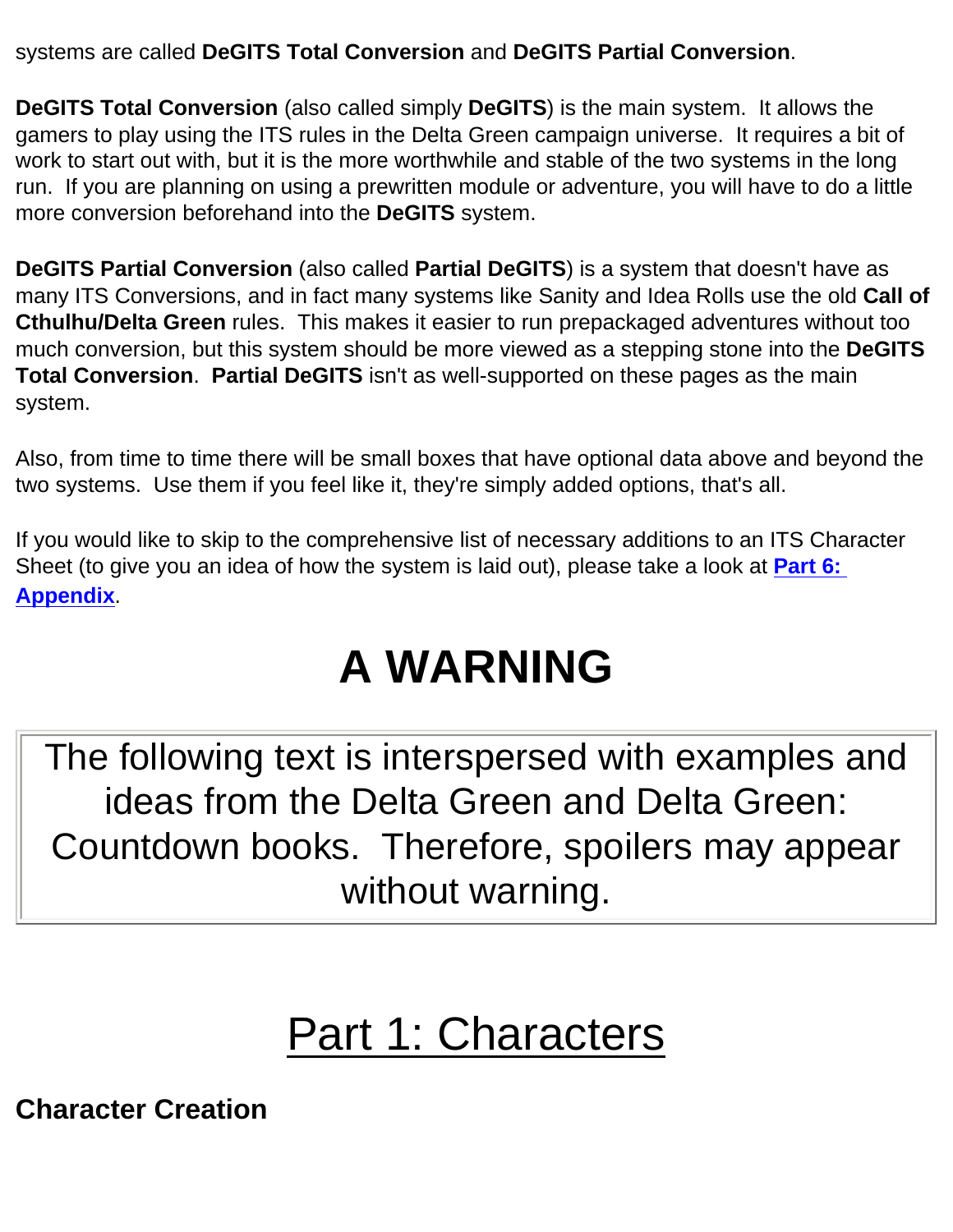Probably the best thing to do is to create a new **DeGITS** Character from scratch. Take your existing Call of Cthulhu/Delta Green Character and, using it as a base, transfer the character over into the **DeGITS** rules from scratch. If you think that this is too much of a pain, you can use the Attribute Conversion Table, but this table is primarily for encountered characters in the game. If you begin again from scratch, there is a better chance that you can create the kind of character you want. Remember to use 21 points to spread out among the 7 attributes that are listed below, not the standard 18 of Into the Shadows (The ITS rules only have 6 main attributes, while DeGITS has 7).

### **Basic Attributes and Abilities**

Since the attributes in Delta Green and ITS are essentially different, we are required to add some new attributes and consolidate others. All references to the Attribute Conversion table are ideally for converting NPCs into the DeGITS system, although it can be used to convert PCs as well.

**Optional Rule: Random Attribute Pool**

In DG, Character Creation is completely random while in ITS all starting characters get the same amount of points. Is life really that fair? Try giving your players a starting attribute pool of 17+1d6. That generates a range from 18 to 23 starting attribute dice for each player to spread around as they see fit.

*Strength* and *Constitution* become **Physique**. Average them and use the Attribute Conversion Table, below.

*Dexterity* becomes **Reflex**.

#### *Education* becomes **Education**

*Intelligence* becomes **Canny AND Technical**. Use the conversion table and write the same score in both places in pencil. Then, adjust the Canny and Technical scores as you see fit, lowering one score by one pip to raise the other score one pip- it is recommended that you don't raise/lower a score more than one full die code without some sort of explanation.

*Appearance* and *Power* become **Will**- average them and use the Conversion Table.

*Size* becomes ignored. Write your height and weight on your character sheet in the appropriate places. Creatures and Mythos monsters with a truly enormous size will use the ITS scale chart for damage bonuses based on size.

*Power* is tricky. In the world of CoC, unlike ITS, any character can use magic (if they read the right books) and have their "power" (aura, etc) affected throughout the course of a game. To simulate this atmosphere, a new attribute must be created for all ITS characters called **Power**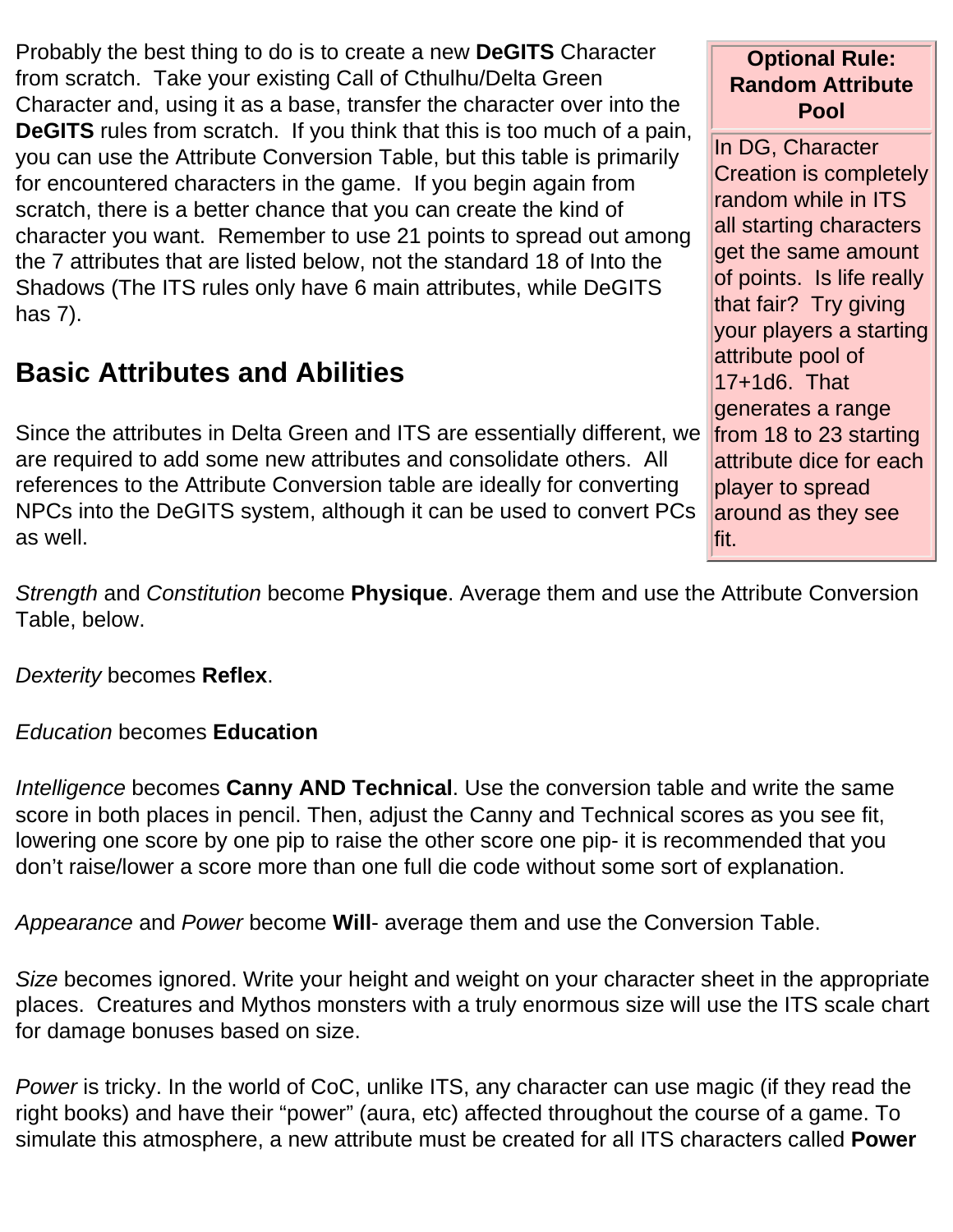(shortened from this point forward into "**POW**"). If you are creating an ITS character from scratch to be used in a DeGITS campaign, add 3D to the dice pool just like any other attribute. If you are converting a character, use the Conversion Table.

If the GM wishes, psionics, priest spells and "ITS magic" can be used in a DeGITS game, but those particular attributes will be separate again from Power. However, it should be noted that for a standard Delta Green game anything beyond psionics could really suck the "Mythos feel" out of the game. And even then, psionic powers could be seen by the GM as much too powerful or rare for Player Characters to posess.

*Luck, Knowledge*, and *Idea rolls*. If you've gone this far into using DeGITS, you might as well go all the way and give up on these percentile rolls. Instead, base them on rolls related to their original attributes: Luck will require a **Power** roll, Knowledge will require an **Education** roll, and Idea will require a **Canny** roll, with the difficulty set by the GM depending on the situation.

#### **DeGITS Partial Conversion Note**

If you don't think you can live without the above rolls, that's OK. If you're converting your old characters to Partial DeGITS, just blow the dust off your old D10s and write the following scores down somewhere on your character sheet. If you are creating DeGITS characters from scratch and want to use the old percentile rolls, make a new space on the character sheet for these rolls and convert using the following (no wild dice for the following rolls, unless the GM is a softie):

For Luck, roll your Power attribute. Multiply that result by five and that's your Luck roll.

For Knowledge, roll your Education attribute. Multiply that result by five and that's your Knowledge roll.

For Idea, roll your Canny attribute. Multiply that result by five and that's your Canny roll.

| <b>Attribute Conversion Table</b> |                |     |            |            |                |            |            |     |            |
|-----------------------------------|----------------|-----|------------|------------|----------------|------------|------------|-----|------------|
| <b>CoC</b>                        | <b>ITS</b>     | Coc | <b>ITS</b> | <b>CoC</b> | <b>ITS</b>     | <b>CoC</b> | <b>ITS</b> | CoC | <b>ITS</b> |
|                                   | $1D-2$         | 11  | $2D+2$     | 21         | 5 <sub>D</sub> | 31         | 7D         | 41  | 9D         |
| 2                                 | $1D-1$         | 12  | 3D         | 22         | $5D+1$         | 32         | $7D+1$     | 42  | $9D+1$     |
| 3                                 | $1D-1$         | 13  | 3D         | 23         | $5D+1$         | 33         | $7D+1$     | 43  | $9D+1$     |
| $\overline{4}$                    | 1 <sub>D</sub> | 14  | $3D+1$     | 24         | $5D+2$         | 34         | $7D+2$     | 44  | $9D+2$     |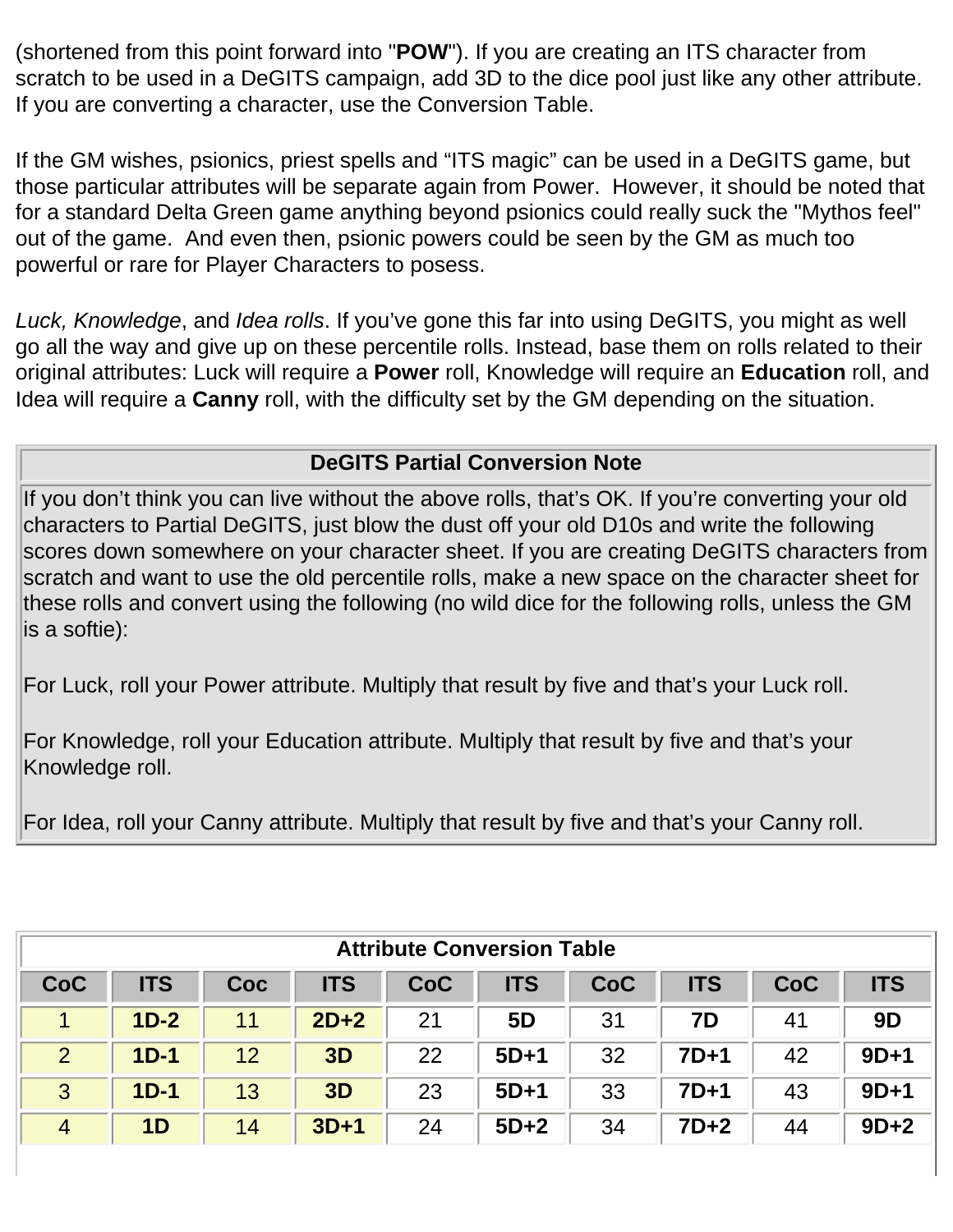| 5                                                                                                           | $1D+1$ | 15 | $3D+1$    | 25 | 6D     | 35 | <b>8D</b> | 45 | <b>10D</b> |
|-------------------------------------------------------------------------------------------------------------|--------|----|-----------|----|--------|----|-----------|----|------------|
| 6                                                                                                           | $1D+1$ | 16 | $3D+2$    | 26 | 6D     | 36 | <b>8D</b> | 46 | <b>10D</b> |
| $\overline{7}$                                                                                              | $1D+2$ | 17 | 4D        | 27 | $6D+1$ | 37 | $8D+1$    | 47 | $10D+1$    |
| 8                                                                                                           | 2D     | 18 | $4D+1$    | 28 | $6D+1$ | 38 | $8D+1$    | 48 | $10D+1$    |
| 9                                                                                                           | 2D     | 19 | $4D+2$    | 29 | $6D+2$ | 39 | $8D+2$    | 49 | $10D+2$    |
| 10                                                                                                          | $2D+1$ | 20 | <b>5D</b> | 30 | 7D     | 40 | 9D        | 50 | <b>11D</b> |
| The yellow area indicates the special scale used for lower end attributes (for most humans<br>and animals). |        |    |           |    |        |    |           |    |            |

In the white area, the attributes follow a simple pattern that can be followed to convert attributes that fall off the range of this table.

### **Skills**

Skill Ability for NPCs and PCs are easy to convert from DG to DeGITS if using the following table.

Note that in DG all characters have a basic percentage of a chance to do many things, like Driving Cars or Using Libraries. For making DeGITS characters, however, the characters are only allowed the usual 7 dice to add to their various skills. In DG, if the character doesn't have a skill she simply can't perform an action, while in ITS and DeGITS characters can always fall back on their attributes if they don't have an appropriate skill.

| <b>Skill Conversion Table</b>                     |     |  |  |
|---------------------------------------------------|-----|--|--|
| <b>CoC Skill Rating</b><br><b>ITS Skill Bonus</b> |     |  |  |
| 01-15%                                            | 1D  |  |  |
| 16-30%                                            | 2D  |  |  |
| $31 - 45%$                                        | 3D  |  |  |
| 46-60%                                            | 4D  |  |  |
| 61-75%                                            | 5D  |  |  |
| 76-90%                                            | 6D  |  |  |
| $91 - 100\% +$                                    | 7D+ |  |  |

Converting the skills from Delta Green into the Into the Shadows system is really easy- most of the skills are self-explanatory: Skills like Biology, Dodge, and Medicine all have their Into the Shadows counterparts. The only skill that doesn't have a logical ITS counterpart is "Credit Rating". For this skill, it is suggested that the GM use common sense when a player or NPC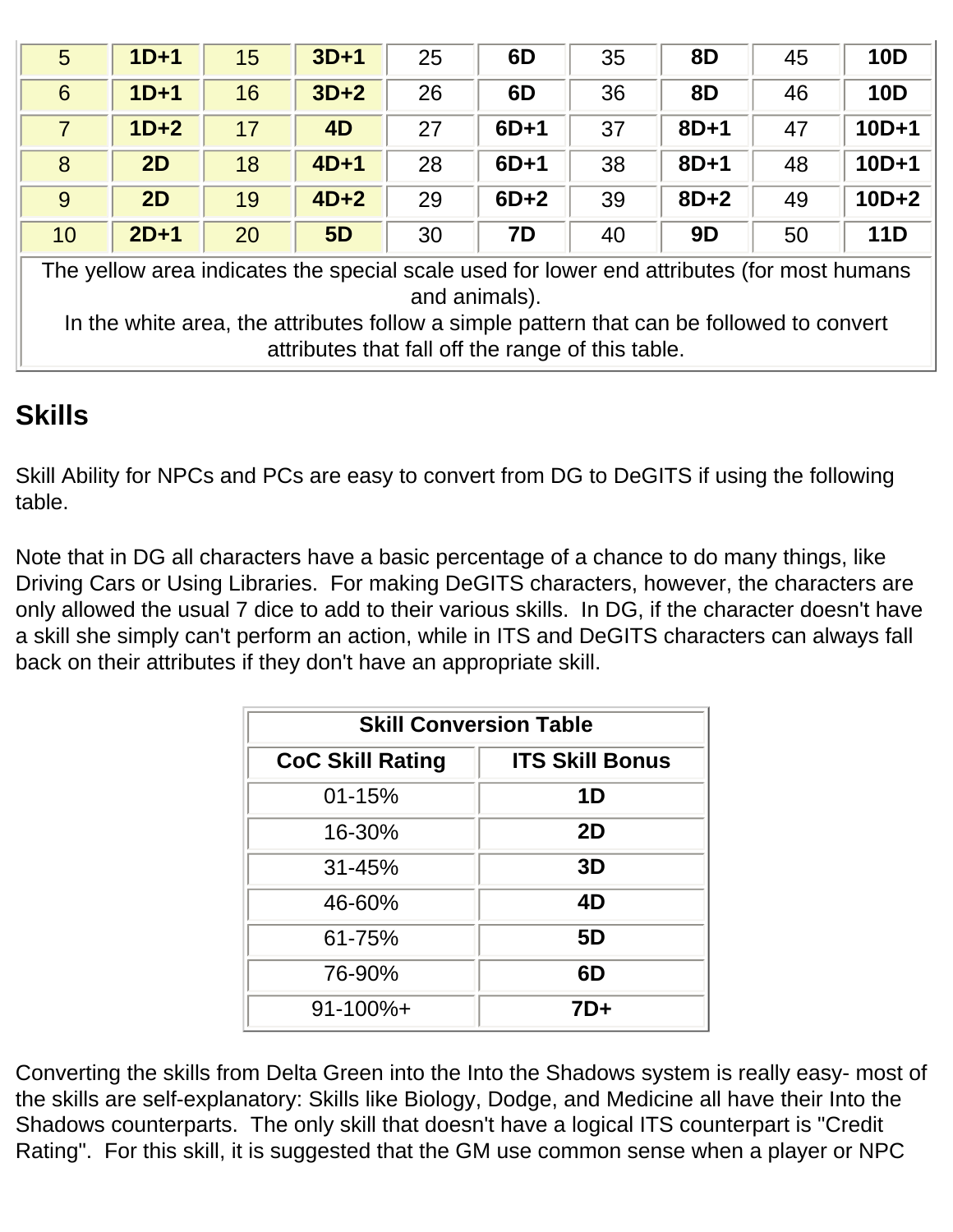uses their Credit Rating skill: If the character is rich, his credit rating is "good"- let her rent the boat or crane. If the character is poor, or constantly destroys leased equipment, then she might have trouble renting a go-kart at Kiddie World.

## Part 2: Sanity

<span id="page-5-0"></span>Sanity is a whole new can of worms. In Delta Green, characters roll sanity checks so often that some GMs might find it easier (especially when running adventures from modules) to use the traditional CoC sanity system. If you want to stick to the old sanity rules for creating new DeGITS characters (like the Luck, Knowledge, Idea rolls above), good luck. However, it is recommended that you instead use one of the following **DeGITS Total Conversion** Sanity system. It flows with the ITS system and D6 mechanics, and it's not so confusing for new players. Plus, if you lose your ten-sided dice in the couch, you won't be able to determine how much seeing a Hound of Tindalos fries your brain- while if you lose a six-sided die, you can always raid your old Monopoly or Clue games for more.

The system for Sanity as presented in Into the Shadows is simple and light, but it misses a little of the flavor of Call of Cthulhu/Delta Green. Sanity Checks happen a lot in Delta Green, and your seeing elder gods and going insane is going to be "old hat" for your DeGITS characters. Rules for Sanity is a central mechanic to the DG system. In fact, it is probably even more used than the combat system. DeGITS takes this into consideration and creates a new system for sanity.

First of all, Sanity is a skill based off of **Power**, not **Will** as presented in the ITS system. It can be increased as a regular skill in the course of a campaign. Also, when you generate a character, you can spend pips to raise the sanity score initially, just like any other skill, although a raise higher than +2D might require some sort of explanation. Please read the **Cthulhu Mythos** section for more information on raising the Sanity skill.

When you mark down **Sanity**, mark it twice on your page, with the first score written in parenthesis. In other words, if the character's starting Sanity score (adding the Power attribute) is 3D (for example, the character has a POW of 2D and adds a 1D to the Sanity skill), mark the Sanity score as **(3D) 3D**. The first score refers to the character's **Maximum Sanity** the second score is the **Current Sanity**, and both scores will be discussed at length in the **Cthulhu Mythos** section, below.

When you raise your sanity score with Character Points, you must raise the Maximum Sanity, not the Current Sanity. This makes it hard for players to balance excessive sanity loss (say through reading copious amounts of forbidden lore) by raising sanity- it soon becomes an uphill battle. Raising Maximum sanity by one or more pips automatically raises the Current Sanity by the same amount.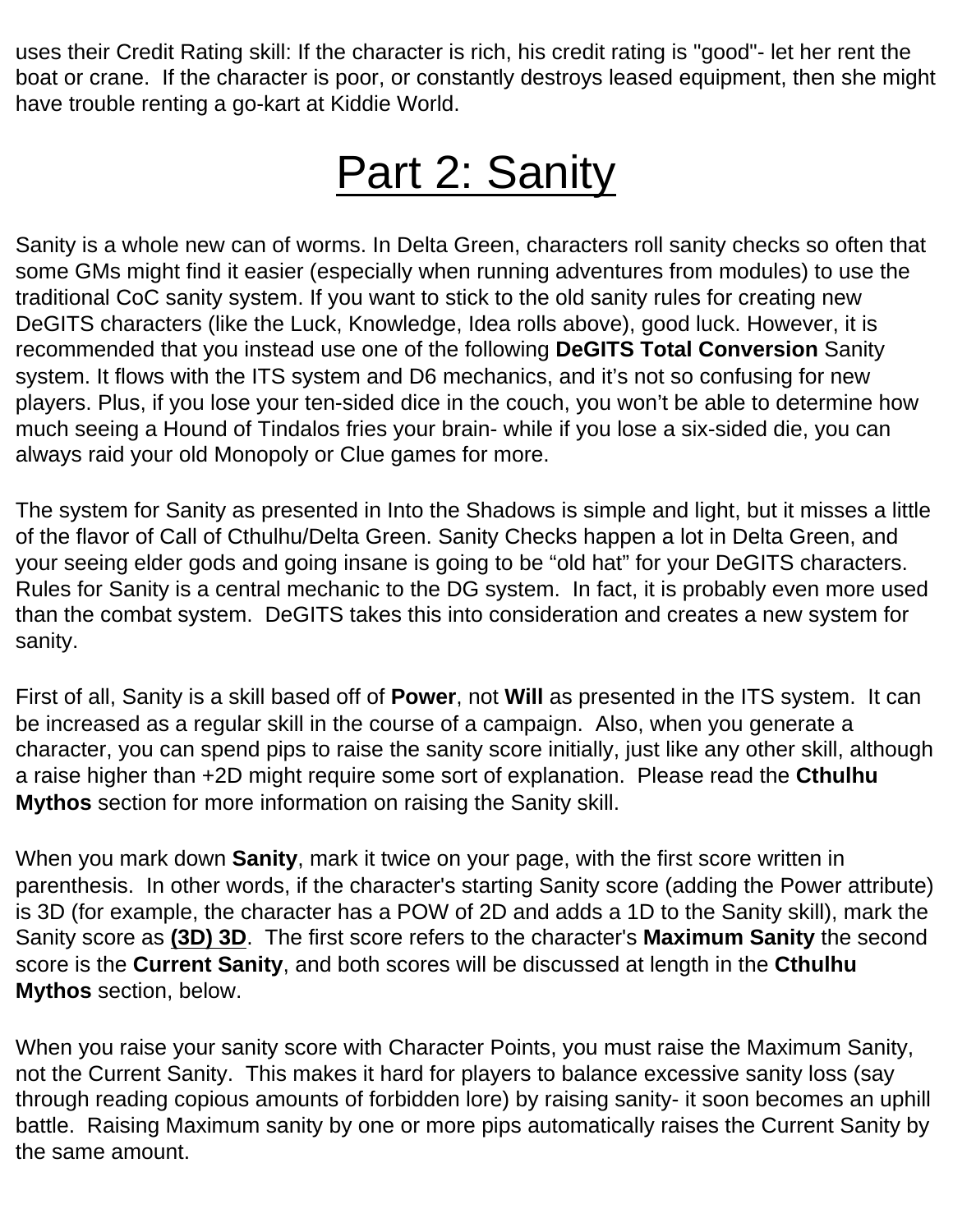#### **Optional Rule: "Hard" Professions**

 In DeGITS, all "hard" government agents (FBI, CIA, Military, Mercenaries, etc) that have a rigorous psychological training program should gain a 1D in sanity automatically. This reflects the stress training that they commonly receive before becoming full agents. If you don't know if your character is a "hard" agent (Fish and Wildlife, EPA, IRS, etc) ask the GM. The GM may feel that your training, perhaps with an extra story in the character's background to compensate, warrants a bonus. For example, an IRS agent that has had a history of auditing organized crime organizations or EPA Employee that constantly does tests of the environment under dangerous conditions.

 There also may be careers that warrant an initial sanity bonus of 2D (Navy Seals, Green Berets, Contract Assassins, Black Ops/Wetworks, baby sitters, LAN Technical Support Specialists, etc), but these should only be given out rarely.

 Add this skill bonus to the **Sanity** and **Maximum Sanity** scores before rolling for sanity points.

### **Sanity Points**

Calculate the character's starting sanity points in the following way- roll the sanity skill score (or just the Power attribute if Sanity skill isn't initially taken) and add 20. This results in a system comparable to the Life Points system of Into the Shadows that fits well within the d6 system.

#### **DeGITS Partial Conversion Note**

Roll your Power attribute again and multiply the result by five (don't just use the above Luck roll again- this makes things a little more interesting). This is your Sanity score and Sanity Points base score. Get them d10's ready to roll!

### **Raising Sanity Points**

Every time a pip is added to the Sanity skill, one point is added to the Sanity Point maximum. Every time a pip is added to the **Power** attribute, 2 points are added to the Sanity skill. Every time a pip is added to the Cthulhu Mythos attribute, one point is subtracted from the Sanity Point maximum (see below for more details).

**DeGITS Partial Conversion Note**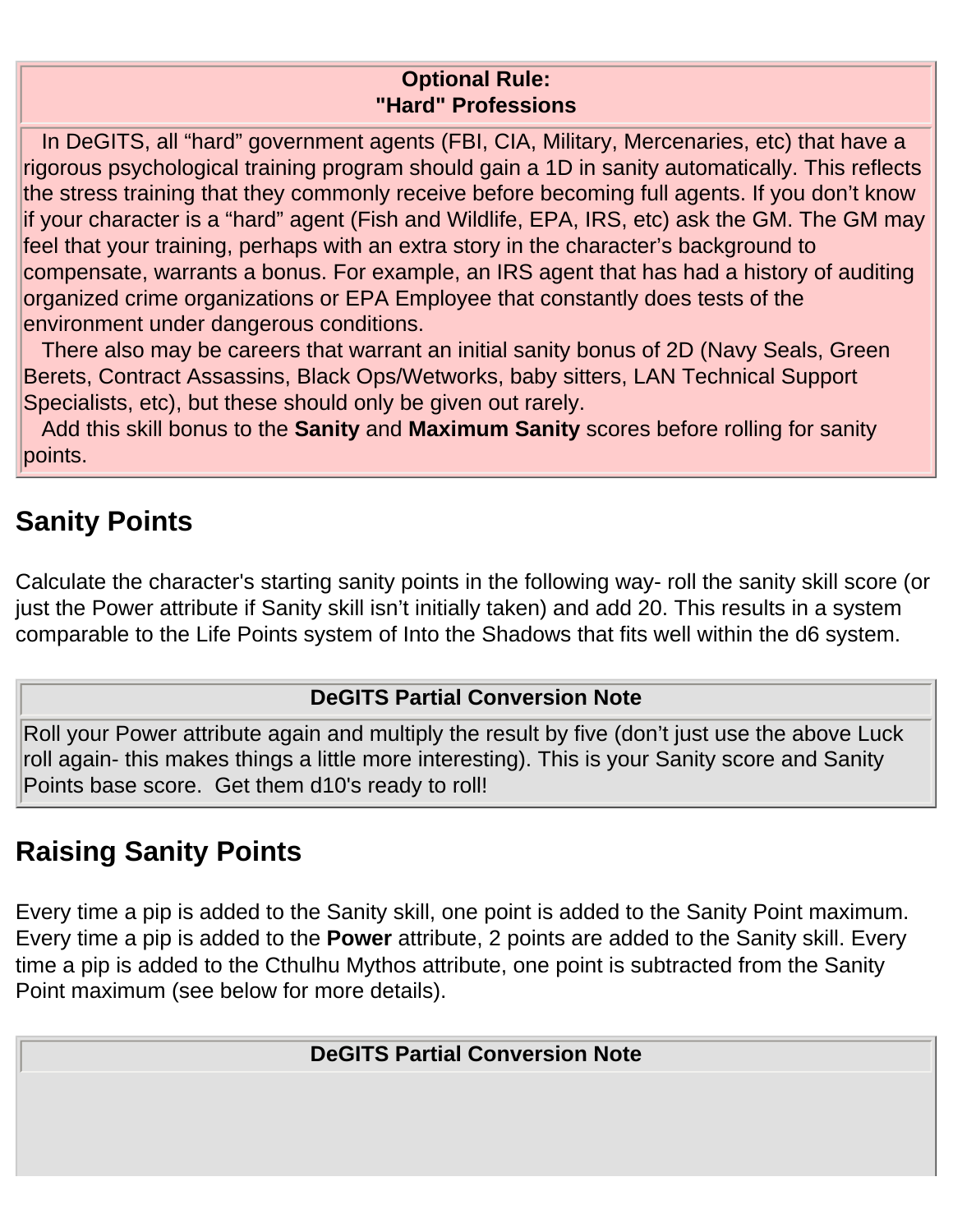For every additional "pip" of **Power** attribute or **Sanity** score that you later gain, you can add three points to your sanity score. Your maximum possible sanity is 99 points, minus 2 points for each Cthulhu Mythos "pip" that you have (see Cthulhu Mythos, below).

Note that raising the **Partial DeGITS Sanity Score** can't be covered by standard D6 rules as easily as the **DeGITS Total Conversion Sanity Skill** can. In light of this, the GM should feel free to raise the Sanity score as a reward for good roleplaying or good deeds after finishing an adventure.

### **The Sanity Check**

For making a sanity check, roll the difficulty of the Nasty Event (**NE**) against the character's or NPC's sanity score. The difficulty dice score of the Nasty Event is determined by the GM, but here's some handy tables below that lay out some basic difficulties and modifiers. After the roll is made, compare the **NE** roll to the character's Sanity roll (sanity acts as a defense here). If the roll is higher than the Sanity roll, the difference of the rolls is subtracted from the character's Sanity Points. Survival points ala ITS can of course be used to increase the Sanity roll. Don't forget to add the Wild Die to the Nasty Event and Sanity rolls!

| <b>Sample Nasty Event Table</b> |                                                                                                                                                                                                                            |                             |  |
|---------------------------------|----------------------------------------------------------------------------------------------------------------------------------------------------------------------------------------------------------------------------|-----------------------------|--|
| Event is<br><b>Examples</b>     |                                                                                                                                                                                                                            | <b>Basic</b><br><b>Roll</b> |  |
| <b>Mild</b>                     | Dead animal; Dead human; Geiger Painting; expected death<br>of a relative                                                                                                                                                  | 1 <sub>D</sub>              |  |
| "Normal"                        | Rotting human; Someone gets unexpectedly shot; Partial<br>remains of human found; meeting someone who is known to<br>be dead; being trapped; unexpected death of a relative;<br>seeing a humanoid creature                 | 2D                          |  |
| Horrible                        | Physical or Psychological Torture; entering a room of after a<br>"Kurt Cobain Style" shotgun-to-the-face suicide; being buried<br>alive; unexpected death of an immediate family member;<br>seeing a non-humanoid creature | 4D                          |  |
| Mind-numbing                    | A room full of dead bodies of regular people (including<br>children)- blood everywhere, flesh caking the walls and floors,<br>flies everywhere, signs of cannibalism as well                                               | 6D                          |  |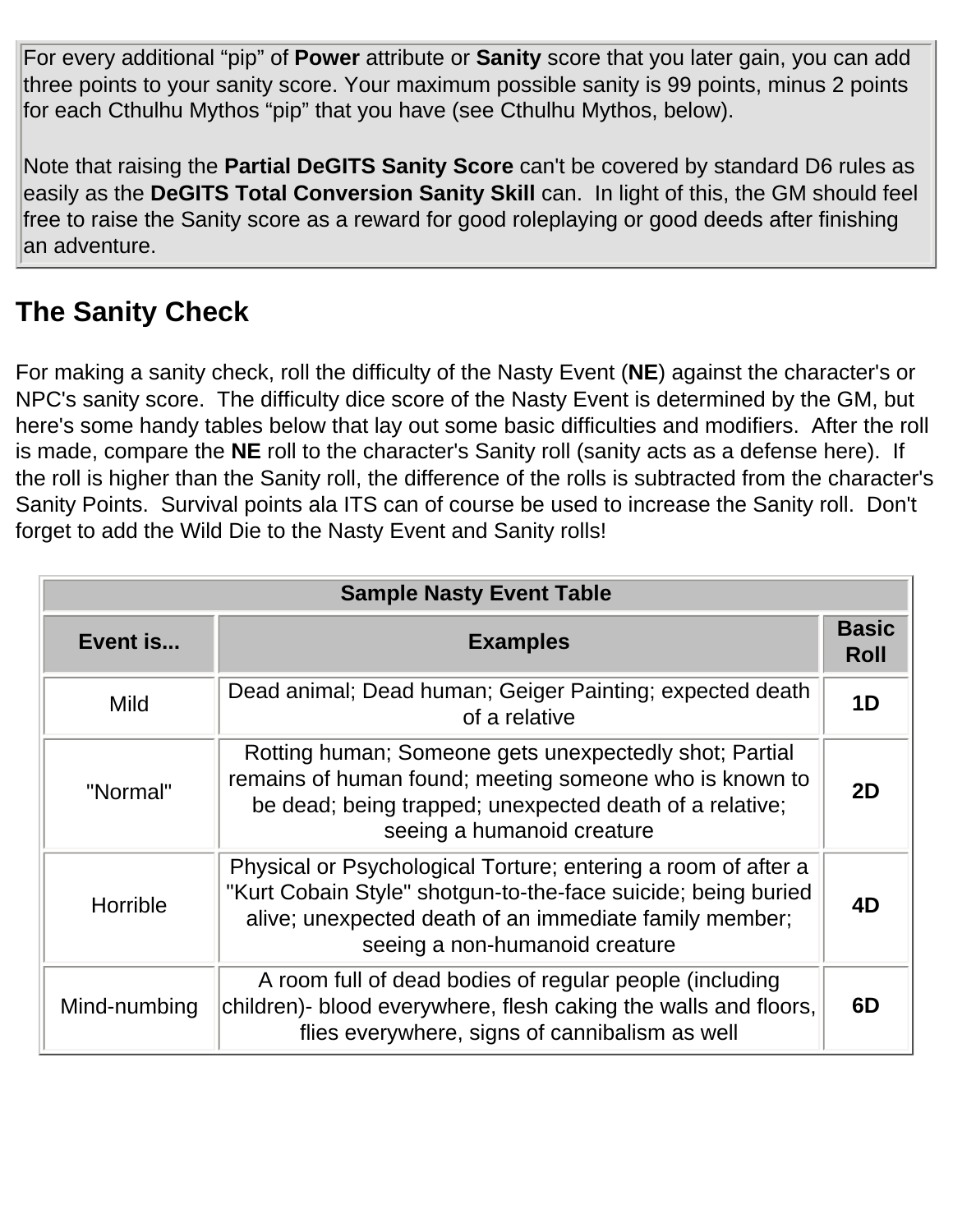| <b>Scale Modifiers to the Sanity Check</b>                                                  |       |  |
|---------------------------------------------------------------------------------------------|-------|--|
| <b>Not Mythos Related</b>                                                                   |       |  |
| Seeing a mythos creature, or<br>witnessing an event directly involving<br>a Mythos creature | $+2D$ |  |
| Seeing an Elder God, or witnessing<br>an event directly involving an Elder                  | +5D   |  |

| <b>Sample Modifiers to the Sanity Check</b>                                                                                                                                                                                           |            |  |  |
|---------------------------------------------------------------------------------------------------------------------------------------------------------------------------------------------------------------------------------------|------------|--|--|
| Lots of blood involved                                                                                                                                                                                                                | $+2$ to 1D |  |  |
| Event is completely unexpected (i.e. waking up next to a<br>corpse)                                                                                                                                                                   | $+1D$      |  |  |
| If it is an animal, monster or Elder God, and it is approaching<br>the character (flying, crawling, swimming, etc) with unknown<br>(or well known) intent                                                                             | $+1D$      |  |  |
| Nasty Event involves friend or colleague                                                                                                                                                                                              | $+1D$      |  |  |
| Nasty Event involves a loved one or close family member                                                                                                                                                                               | $+2D$      |  |  |
| This is the first time that the character has ever experienced<br>such a Nasty Event; witnesses a Mythos event, creature, or<br>Elder God for the first time without having heard or read<br>anything about that creature beforehand. | $+1D$      |  |  |
| A similar Nasty Event has been experienced 2 or more times<br>this adventure                                                                                                                                                          | $-1D$      |  |  |
| A similar Nasty Event has been experienced 10 or more times<br>in the past (even in past adventures), or enough times so that<br>the event is expected (not cumulative with the above -1D).                                           | $-2D$      |  |  |

Note that according to this chart, an average mythos creature sighting would be a 4D (humanoid) to 6D (non-humanoid) Nasty Event if they knew of or read about the creature beforehand. If it was coming straight at the character with no warning, that would be a 5D-7D Nasty Event. An average Elder God sighting would be about 9D. *If the character entered was opening the door to the local sports gym (to go exercise after work), but instead finds a room filled with dead bodies and blood everywhere (several of the bodies belonging to the other characters), and in the middle of it all was an Elder God that they saw for the first time, and the Elder God started slithering towards the character, tentacles extended, well that would be*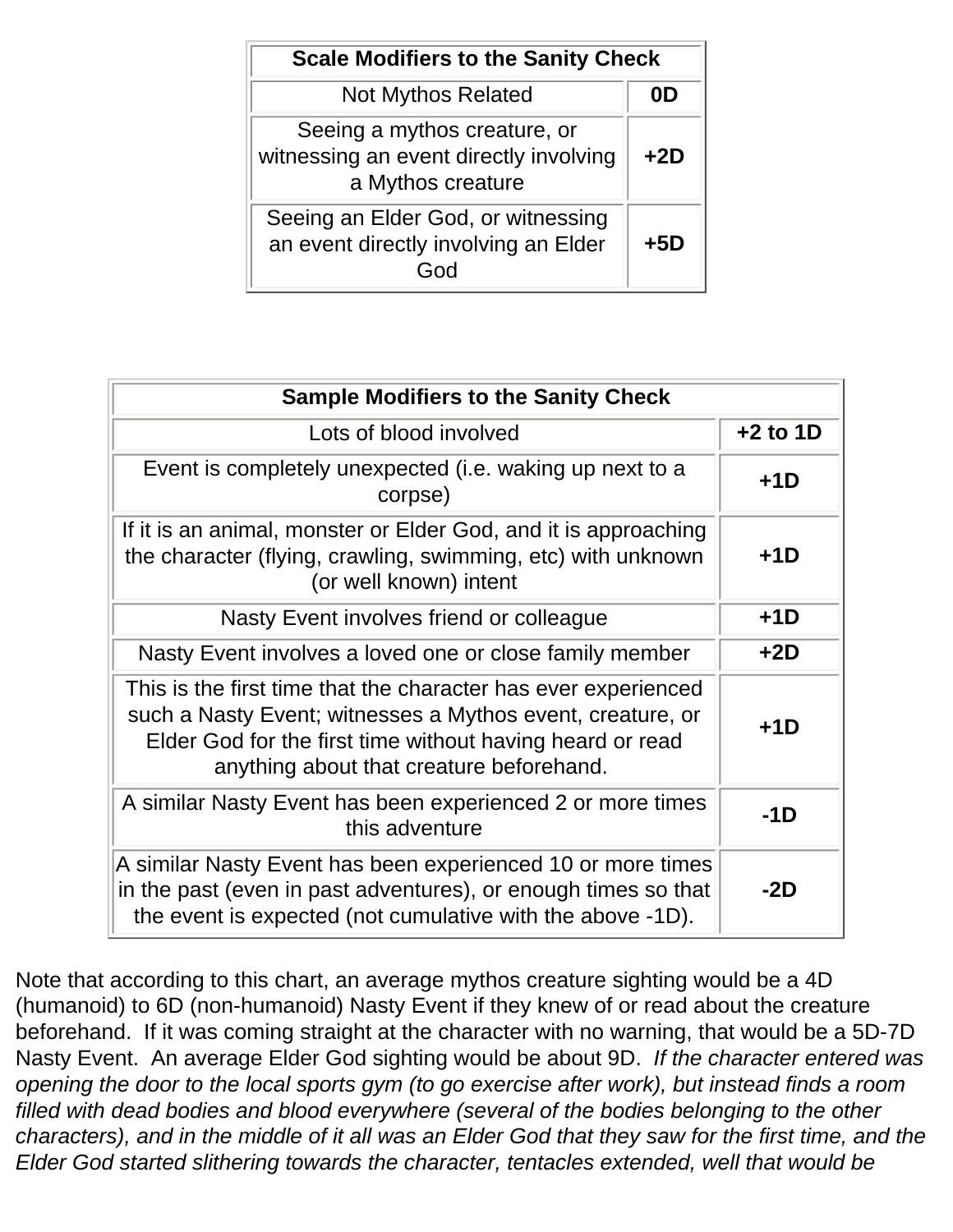### **Other Sanity Effects**

When your character looses sanity, there is a chance that psychological trauma can occur. Just as there are Wounds and Body Points for the ITS combat system, there are Effects and Sanity Points for the DeGITS sanity system. Every time sanity loss occurs, check the table below to see if any other dire effects occur. The table is similar to the sanity table in ITS, but the nuber ranges are different.

| <b>Sanity Effects</b>                  |                                                                                                                                                                                                                                                                                                                                                                                               |  |  |  |  |
|----------------------------------------|-----------------------------------------------------------------------------------------------------------------------------------------------------------------------------------------------------------------------------------------------------------------------------------------------------------------------------------------------------------------------------------------------|--|--|--|--|
| <b>Sanity</b><br><b>Points</b><br>Lost | <b>Result</b>                                                                                                                                                                                                                                                                                                                                                                                 |  |  |  |  |
| $0 - 4$                                | <b>None</b>                                                                                                                                                                                                                                                                                                                                                                                   |  |  |  |  |
| $5-9$                                  | Character is Stunned and suffers -1D to all skill rolls for the<br>rest of that round and the next round                                                                                                                                                                                                                                                                                      |  |  |  |  |
| $10 - 15$                              | Character is Frightened, can take no action for the rest of the<br>round and suffers -1D to all skill rolls for 1D rounds                                                                                                                                                                                                                                                                     |  |  |  |  |
| $16 - 20$                              | Character is Terrified and suffers a -2D penalty on all skills for<br>D6 rounds. If the character is Terrified again in one hour, they<br>become Horrified. After the effects of Terrified wear off, the<br>character's condition moves to Frightened.                                                                                                                                        |  |  |  |  |
| $21 - 30$                              | Character is Horrified and can take no action until another<br>character uses Psychology to restore the character, or they<br>may make an additional Sanity roll after 5 minutes at -5<br>difficulty to regain rationality. After that, the character suffers<br>a-2D penalty on all skills for 1d6 hours. If a character is<br>Horrified again within one hour, the character becomes Insane |  |  |  |  |
| $30+$                                  | Character is rendered Insane: Permanent -1D to Will, will flee<br>or coil up into a ball, cannot take willful action without<br>psychological counseling. A failed Psychology roll may prompt<br>the character to attack the other character                                                                                                                                                  |  |  |  |  |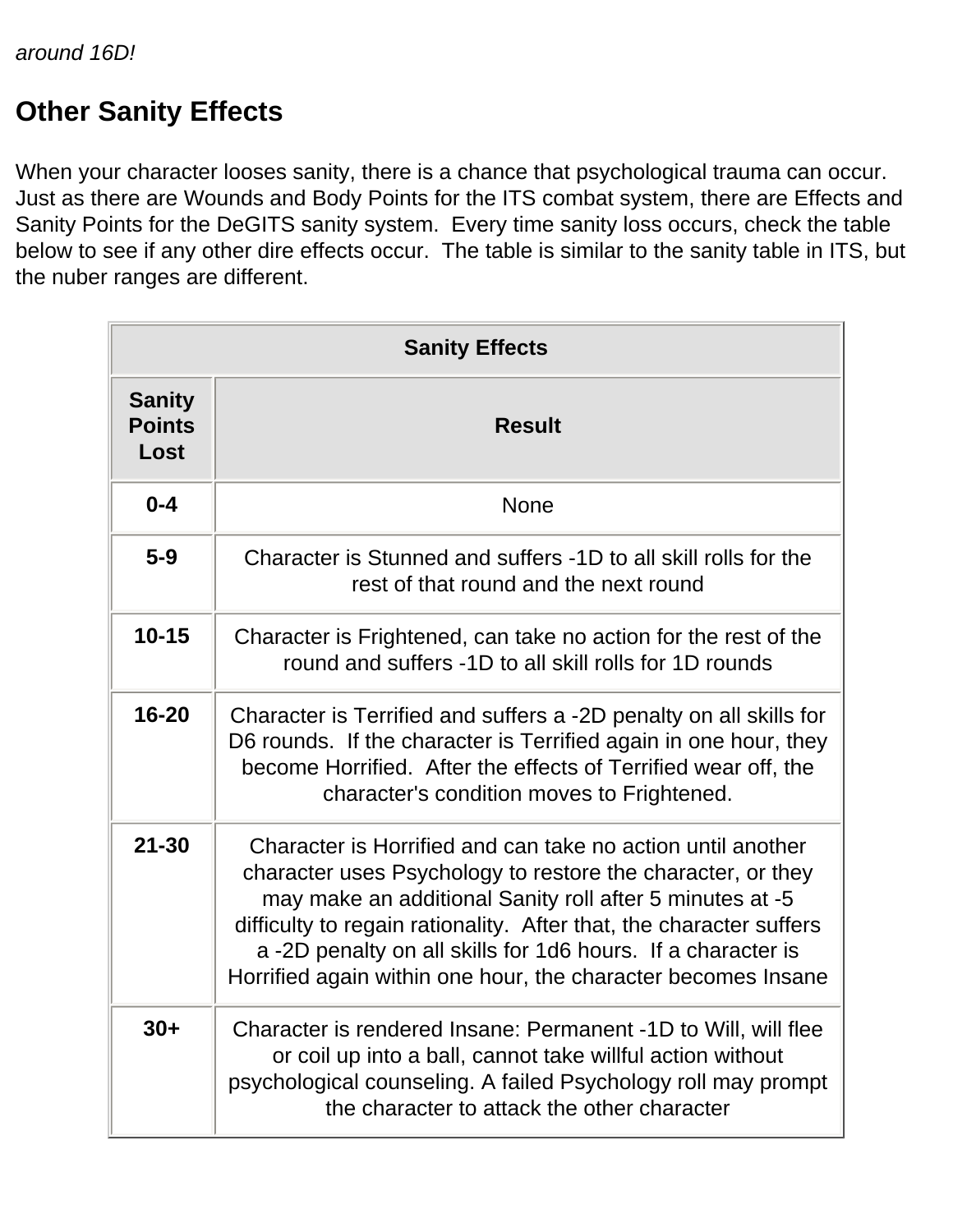#### **Optional Rule: Either Way You're Gonna Get Spooked**

One of the interesting things about Call of Cthulhu is that sanity loss can still occur even if the character successfully makes a sanity check- there are some things that are just too terrible to behold. In keeping with the spirit of the system, try this:

If a character faces a **Horrible** or **Mind-numbing** situation, make that character suffer the game effects of Frightened or Terrified respectively: roll the dice and consult the *Sanity Effects* table immediately above. Even if the roll is "passed" and no sanity point loss occurs, the character is still shaken up as per the effects of the above table.

If a mythos creature or Elder God is involved, perhaps make the character suffer the game effects of a **Horrible** situation, or **Mind-numbing** situation (again, rolling the appropriate dice and consulting the above *Sanity Effects* table, and take away 1D of Sanity Points anyway just for sport.

And you also might want to consider long term psychological damage for the playerflashbacks, phobias, and the like.

#### **DeGITS Partial Conversion Note**

Sanity Checks will be exactly the same as the adventure you run specifies- Roll the necessary dice and subtract from Sanity Points as always.

### **Recovering Sanity Points**

The human mind is a delicate thing. It just doesn't heal as quickly and easily as the body does. Call of Cthulhu/Delta Green is all over that like cheese on a taco. In DeGITS, sanity recovery is relatively slow.

Without professional psychiatric care or counseling at least once a week, the character only regains a number of sanity points a week equal to her Sanity die code, without adding in pips. In other words, if a character normally rolls 4D+2 for sanity, she would gain 4 sanity points a week.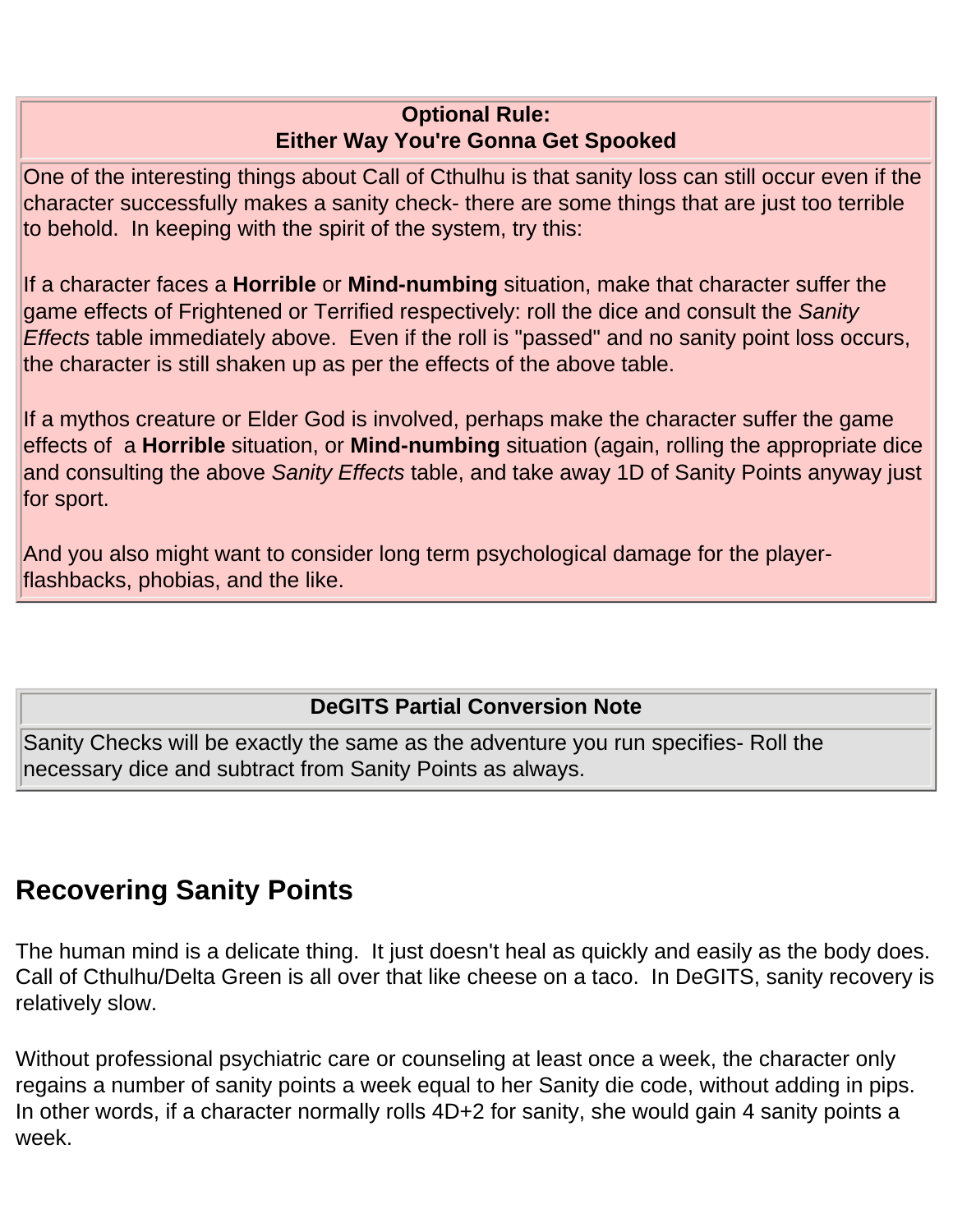With professional psychiatric care or counseling at least once a week, the character regains 1 extra point of sanity a week.

If the character goes on vacation, add 2 points to the above per week of vacation (up to 3 weeks max, then the vacation bonuses end). Of course, during vacation the character isn't allowed to bring out and read up on Damned Texts or help out on a case even remotely, or no benefit is gained for that week.

If the character is detained at a professional, \*good\* psychiatric hospital, add 3 points to the above (but not cumulative with vacation: "Hey honey, forget the beach, let's take the kids to Bellview this year..." I don't think so).

Completing an adventure also often results in granting Sanity Point bonuses to the characters. These bonuses should be given out if the characters close a case, confront and defeat or setback a human or Mythos enemy, save innocent people from harm, things like that. Essentially, the fastest way to recover sanity points is completing an adventure... but that's also the fastest way to lose them!

#### **DeGITS Partial Conversion Note**

<span id="page-11-0"></span>Sanity Points are recovered as per the Call of Cthulhu/Delta Green rules.

## Part 3: Cthulhu Mythos

In the course of adventuring, the characters may come across references to the Cthulhu Mythos. Reading ancient or even modern texts about the Elder Gods and their schemes will take their toll on the human mind. However, it is possible to then learn a little about the Cthulhu Mythos, which can be helpful when fighting mythos monsters.

Normally a knowledge skill is related to the Education attribute. However, in DeGITS, **Cthulhu Mythos** is yet another new attribute (more specifically, it is a Attribute-less Skill that is so hard to increase that it raises as an attribute). Like CoC/DG, it cannot be taken during character generation, but rather can only be gained through experience.

### **Gaining Cthulhu Mythos**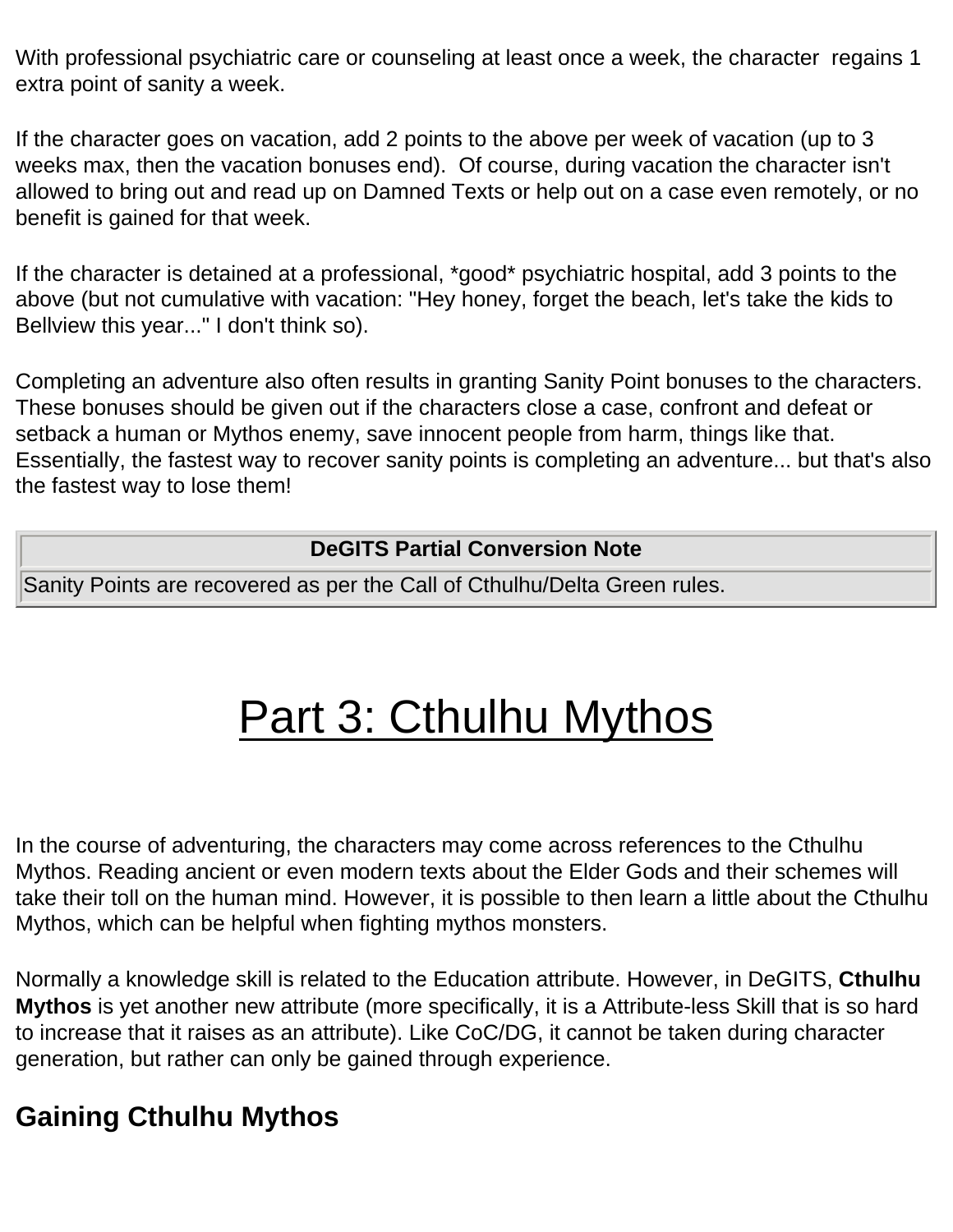When a character gains some level of understanding of the Cthulhu Mythos over the course of an adventure (2 or more "percentage points" of Cthulhu Mythos if you're running an premade CoC adventure), the character receives her first 1D in Cthulhu Mythos. The character is no longer a "Mythos Virgin".

Cthulhu Mythos is used instead of Education to determine what the character knows about Mythos-related creatures and events. For example- If a character has Cthulhu Mythos of 1D+1, and comes across a letter mentioning Nyarlathotep, the GM will probably have her roll a Cthulhu Mythos check at a difficulty of 5 (everyone who's anyone in the CoC universe has at least come across the name of Nyarlathotep, messenger of the Outer Gods). She rolls a 3, and thus misses the reference. Cthulhu Mythos is also handy for determining if the character knows any weaknesses of Mythos creatures.

### **Cthulhu Mythos and Sanity**

Cthulhu Mythos has a negative effect on sanity. For every pip of Cthulhu Mythos gained (including the first 3 pips of the 1D of "Virgin Mythos"), a pip is lost from the character's Sanity skill, and one point is lost from the character's Sanity Point total. When recording the loss, record it on the character's **Current Sanity**. If you started with 4D of Sanity, and later gained 6 pips (2D) of Cthulhu Mythos after reading a particularly gruesome tome, your Sanity score would be lowered to 2D. Your Sanity would be recorded as **(4D) 2D**.

**Note: Raising Sanity.** When the player raises the character's Sanity skill, she must raise the **Maximum Sanity** (the one in parenthesis), not the **Current Sanity**. Every pip of Maximum Sanity that is increased also increases the Current Sanity by one pip. Of course, this means that if the character is exposed to too much Cthulhu Mythos before building up her Sanity skill, she'll be out of play before too long! It also means that "balancing" your sanity loss caused by excessive Cthulhu Mythos by constantly raising your sanity is a constant uphill battle that you will eventually lose. Lay off the blasphemous tomes, buddy.

**Note: If Sanity is reduced to 0D:** You're permanently insane. Have a nice day.

### **Raising Cthulhu Mythos**

Cthulhu Mythos can be increased by reading about or witnessing Mythos creatures or events. If the character is successful in translating or reading old texts, or witnesses/experiences a mythos event of significance she might gain knowledge of the Cthulhu Mythos, and perhaps even a mythos spell or two. The GM will determine how much Mythos is gained. If you are running a premade CoC/DG adventure, the gain will be

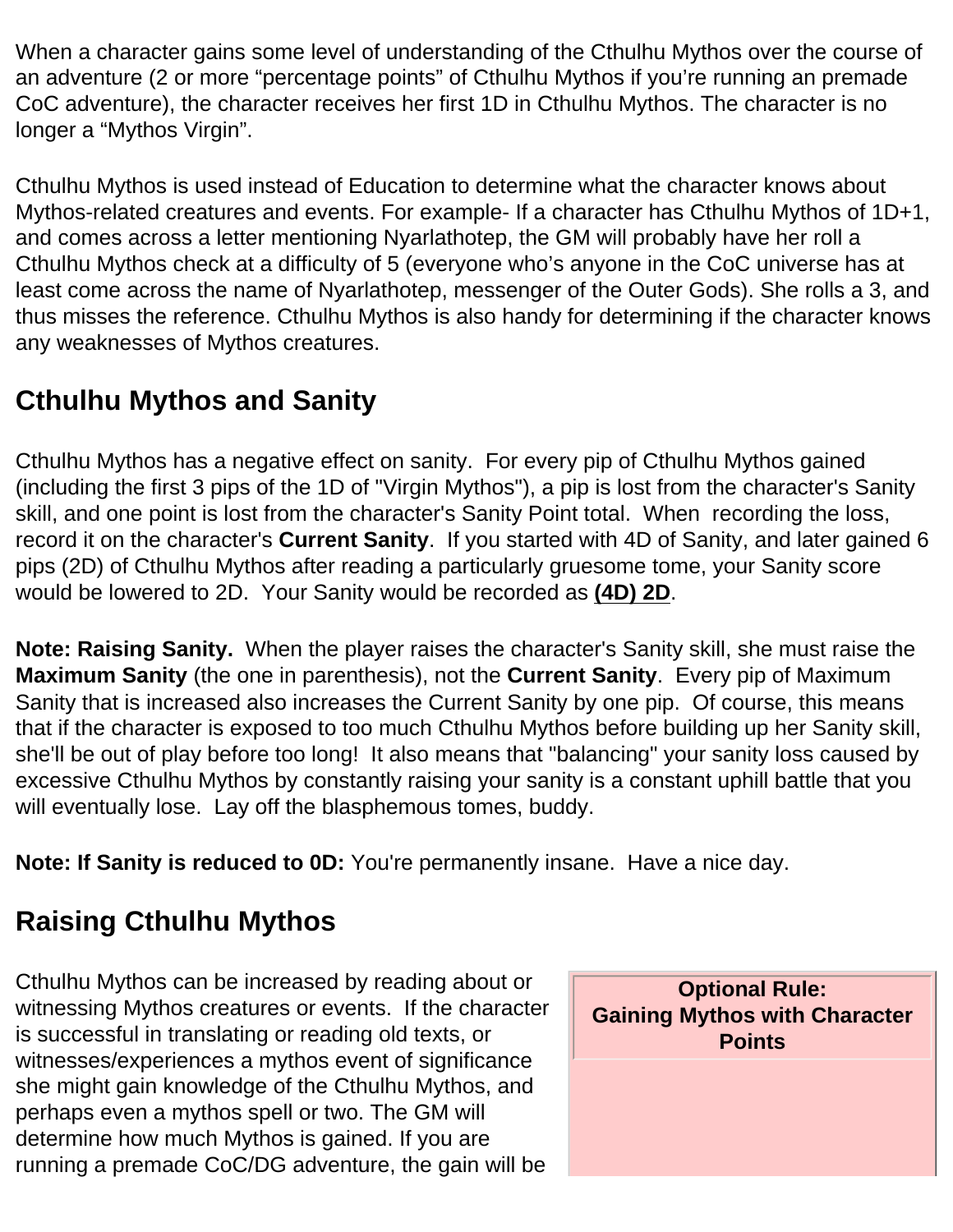*equal to half the tome's noted Cthulhu Mythos percentage rounded up, in pips*. For example, if the mystic and dark tome "Revelations of Moose and Squirrel" is listed as having a Mythos skill gain of 7%, then the character will gain 4 pips of Mythos. If she previously had a Cthulhu Mythos of 1D+1, it will now be 2D+2 (remember- 3 pips equals one "D").

If the character's "Virgin Mythos" experience is the reading of a tome that grants more than 3 pips of Cthulhu Mythos, that will be the character's starting Cthulhu Mythos score. In other words, if the above "Revelations of Moose and Squirrel" is the first Mythos tome read, the character's total Cthulhu Mythos score will become 1D+1.

Maybe a GM would occasionally allow the characters to spend points to increase their Cthulhu Mythos score. At the GM's discretion, the player can spend character points to increase Cthulhu Mythos. The player will have to explain how the insight was gained (locking herself in the Arkham Library for 3 days, having a sudden flash of inspiration-Satori, etc). Cthulhu Mythos raises at the same Character Point cost as an attribute.

## <span id="page-13-0"></span>Part 4: Magic Spells, Magic Points and POW

The system regarding Magic and the Occult in Call of Cthulhu/Delta Green is quite different from the system presented in ITS. In CoC *any* character, from lumberjacks to police officers to university professors can cast spells... just as long as they spend some time reading the right books. This aspect of CoC is reflected in DeGITS.

### **Magic Spells**

Magic spells in DeGITS are pretty straightforward. The character attempts to read a manuscript that has a spell in it, making a skill check using the appropriate language score. If the manuscript is written in the same language that the character speaks, the character can use a literature-related skill score\* or Education attribute for the roll. If the manuscript is written in the dialect of the character's mother tongue (current English, for example) the player rolls using Education, and is allowed to double her Education score or skill score for the roll. If the manuscript is written using a dated version of the character's native tongue (Victorian Era or earlier English, for example) the player can not double Education or related skills for this roll.

\*Literature would be an education-based skill that requires a language of specialization. Literature (German) or Literature (English) are examples. The character can also choose a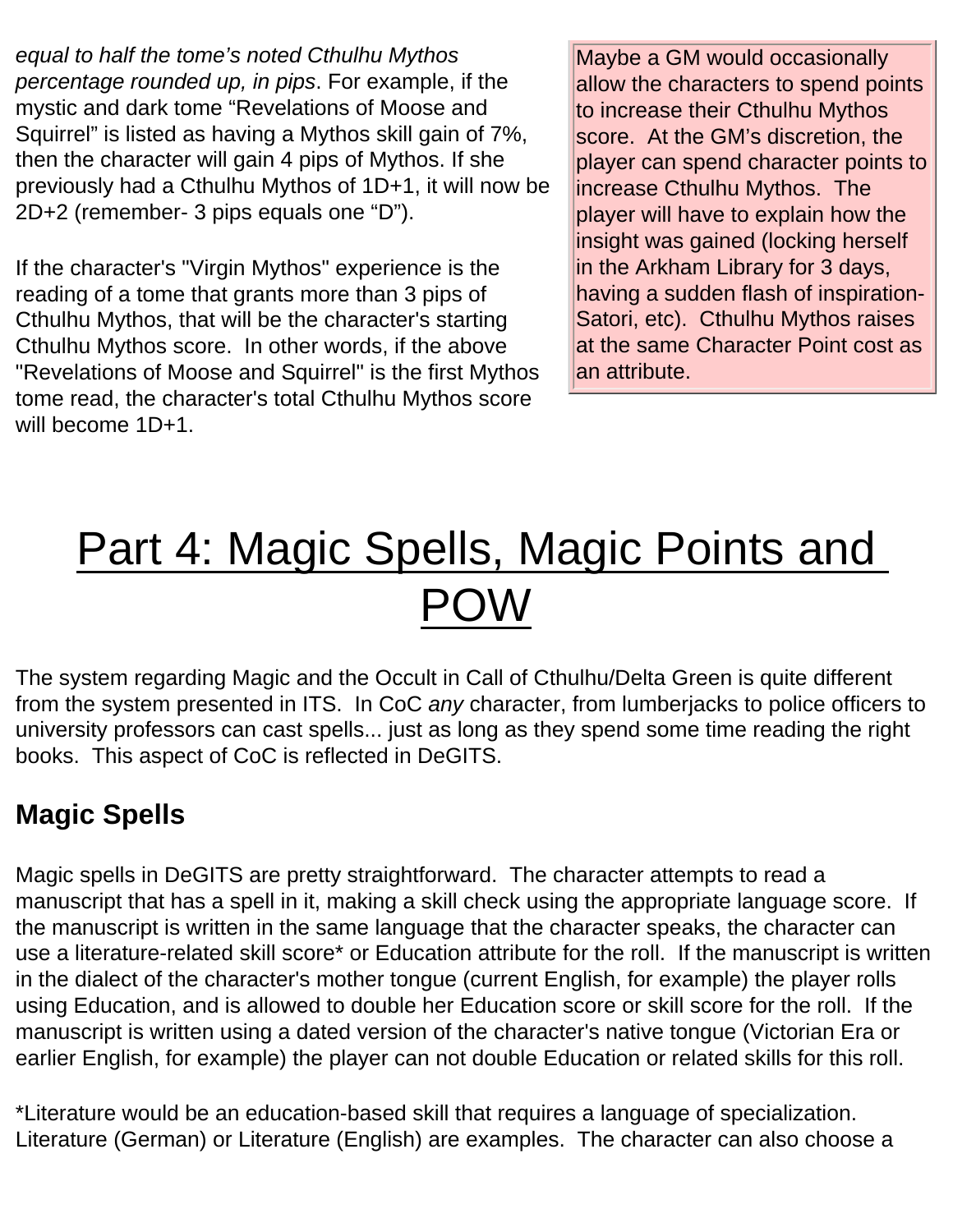further specialization (like Pistols is a specialization to the Firearms skill) like **Literature (English) 15th Century** or **Literature (German) Philosophers**.

It is recommended that the GM set the basic difficulty for understanding a manuscript at Moderate or Difficult, and raise or lower the difficulty level depending on other factors. Some factors that would lower the difficulty might be: Written to be understood as easily as possible; Typed and Indexed; Written very colloquially. Some factors that would raise the difficulty might be: Hand written; Writer is insane; Manuscript is faded or in bad condition; Written in an old dialect; Written in code.

A tome might contain a number of spells. A GM might allow a player to make one roll to understand the entire manuscript: A Success means that the player gains understanding of the manuscript, including all spells and Cthulhu Mythos loss. On the other hand, a GM might also require a player to make several rolls: Each time a roll is successful the player gains maybe one spell or significant piece of information, and a fraction of the total Cthulhu Mythos loss for the book. Either way, a Cthulhian tome is not something that can be read easily: It might take 1 day to 2 weeks or more (up to the GM, depending on the difficulty of the tome and other factors) to get even one spell or significant information out of such a manuscript.

### <span id="page-14-0"></span>**POW and Magic Points**

Magic Points and POW are spent to cast spells. The only main difference is that while you can recover Magic Points every day, POW points are not recovered. In the DG universe, POW points are often used to cast more powerful spells or make permanent enchantments.

DeGITS is easily compatible with the CoC and DG materials on the issue of POW and Magic Points. When a DeGITS-made character casts a CoC spell, she spends Magic Points of POW points just as a CoC character would: If a CoC spell requires a character to spend 1 permanent POW point, the DeGITS character would mark 1 point into the **POW loss** portion of her character sheet (see POW loss, below).

To determine a character's beginning Magic Point total, roll her POW attribute score. Mark the result of this roll down on the character sheet as Magic Points. Every time a pip is added to the POW

#### **Optional Rule: No Permanent POW loss**

There are many kinds of Call of Cthulhu campaigns. Perhaps you wish to create a less "bleak" campaign than the traditional style of CoC. If so, then you might want to consider allowing characters the chance to recover their POW. In a gritty CoC campaign, you might allow the players to subtract a point of **POW loss** per week of "game time". In a more positive CoC campaign, allowing players to remove a point of **POW loss** every day would make sense as well.

**Whatsmore**, you may not like the traditional CoC convention of separating Magic and POW points. Feel free to instead use only one of the two systems, POW loss or Magic Points, and rid yourself of the other.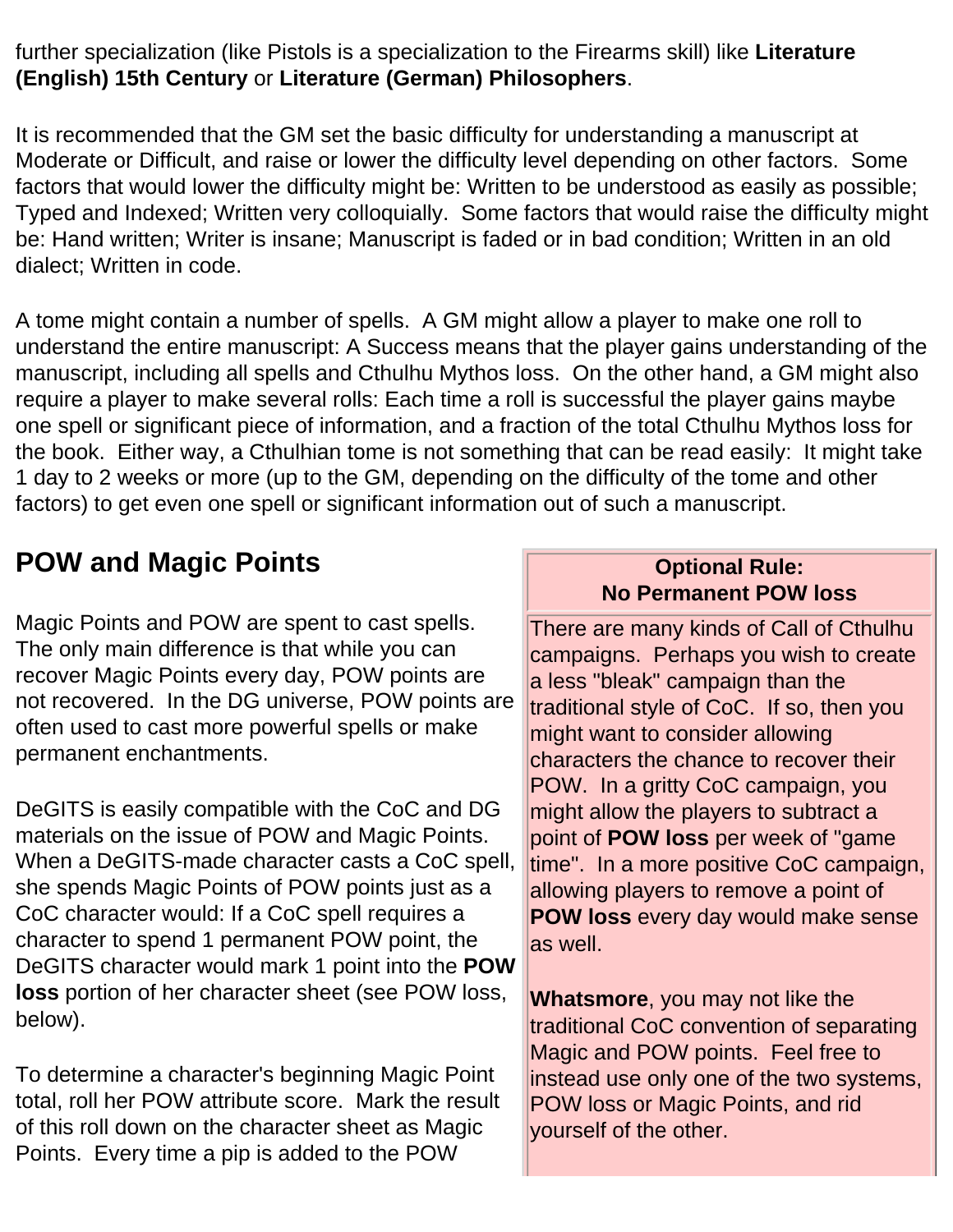attribute, 2 points are added to the Magic Point total. Adversely, every time the POW attribute decreases by a pip, decrease the total available Magic Points by 2 points. If a character falls to 0 Magic points, she is rendered unconscious.

Magic Points are recovered at a rate equal to the D rating (unaffected by pips) of the character's POW. In other words, if a player's POW is 3d+1, the player gets 3 points every day. 2d+2 equals 2 Magic Points recovered daily.

As for POW loss, you will have to make a small box on the character sheet entitled **POW loss**. Every POW point spent on spells or effects are written down in this section. For every 2 points lost, subtract 1 pip from the character's POW attribute

*If you use the POW loss system*, make it so that Magic Point loss is actually POW loss. Allow the characters to recover POW loss as outlined above. This is probably a better choice for grittier or traditional DG campaigns.

*If you are more inclined to use the Magic Points system*, feel free to drop the POW loss system and treat POW loss as Magic Point loss. Be warned, though, that this allows the characters to cast a lot more magic spells than would normally be allowed in a traditional DG campaign. Then again, the same is true of the Servants of the Dark...

and Sanity skills. If a character reaches 0 POW, she becomes an avocado. Sanity Points themselves are unaffected by POW loss.

# <span id="page-15-0"></span>Part 5: Conversion from ITS to Delta Green

<span id="page-15-1"></span>Conversion from ITS to the CoC/Delta Green rules? Why would you ever want to do that? Go away.

## Part 6: The Appendix

This is a comprehensive list of the changes that have to be made to the Into The Shadows character sheet to play DeGITS, the Delta Green/Into the Shadows crossover.